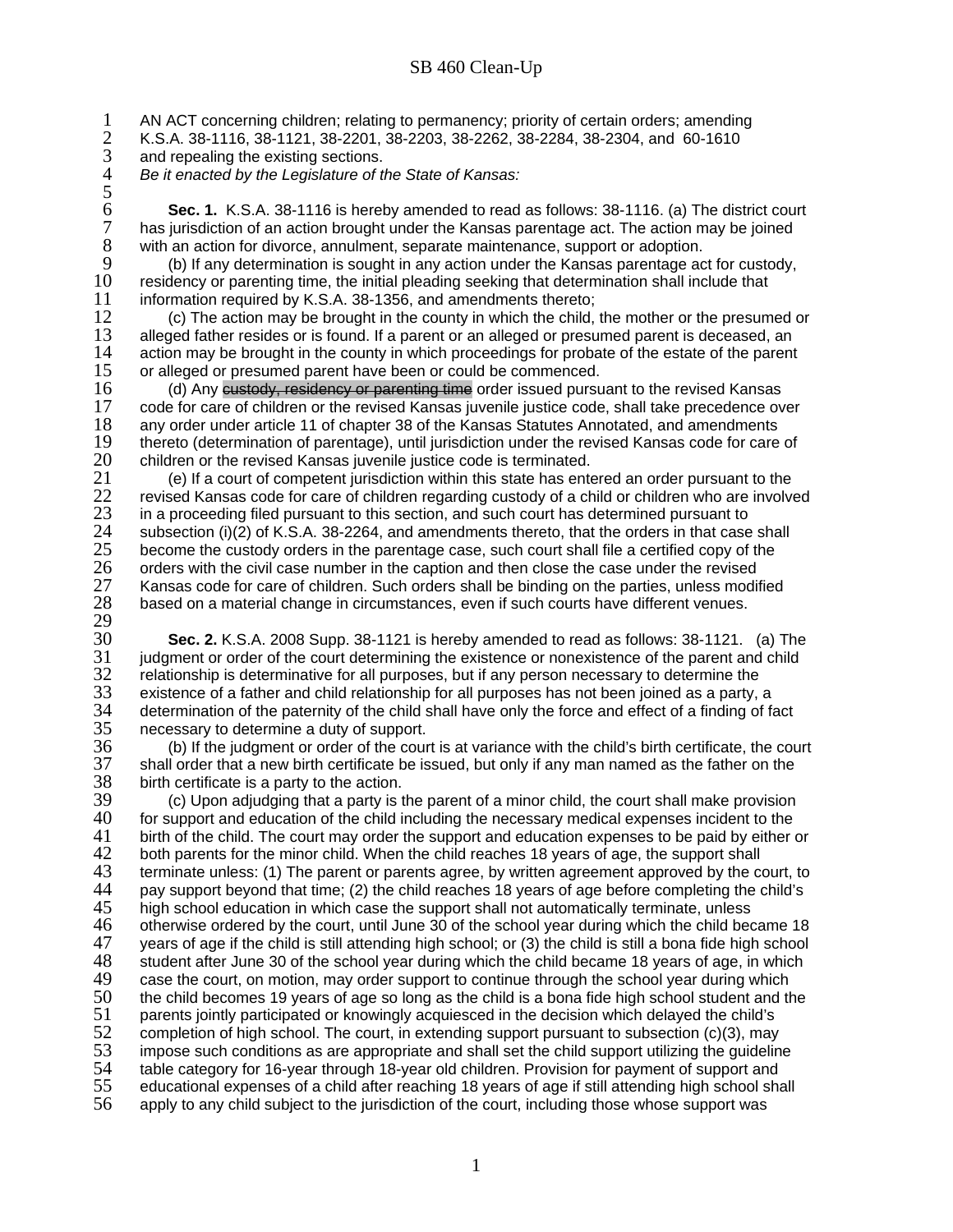1 ordered prior to July 1, 1992. If an agreement approved by the court prior to July 1, 1988,<br>2 provides for termination of support before the date provided by subsection (c)(2), the cour

2 provides for termination of support before the date provided by subsection  $(c)(2)$ , the court may <br>3 review and modify such agreement, and any order based on such agreement, to extend the date

 $3$  review and modify such agreement, and any order based on such agreement, to extend the date<br>4 for termination of support to the date provided by subsection  $(c)(2)$ . If an agreement approved by

4 for termination of support to the date provided by subsection  $(c)(2)$ . If an agreement approved by the court prior to July 1, 1992, provides for termination of support before the date provided by the court prior to July 1, 1992, provides for termination of support before the date provided by

 $6$  subsection (c)(3), the court may review and modify such agreement, and any order based on  $7$  such agreement, to extend the date for termination of support to the date provided by subsect

7 such agreement, to extend the date for termination of support to the date provided by subsection  $(0)(3)$ . For purposes of this section, "bona fide high school student" means a student who is  $8$  (c)(3). For purposes of this section, "bona fide high school student" means a student who is enrolled in full accordance with the policy of the accredited high school in which the student i 9 enrolled in full accordance with the policy of the accredited high school in which the student is <br>10 pursuing a high school diploma or a graduate equivalency diploma (GED). The judgment may 10 pursuing a high school diploma or a graduate equivalency diploma (GED). The judgment may<br>11 Fequire the party to provide a bond with sureties to secure payment. The court may at any time 11 require the party to provide a bond with sureties to secure payment. The court may at any time<br>12 during the minority of the child modify or change the order of support, including any order issue 12 during the minority of the child modify or change the order of support, including any order issued<br>13 in a title IV-D case, within three years of the date of the original order or a modification order, as 13 in a title IV-D case, within three years of the date of the original order or a modification order, as 14 required by the best interest of the child. If more than three years has passed since the date of 14 required by the best interest of the child. If more than three years has passed since the date of the state of the state of the original order or modification order, a requirement that such order is in the best interest 15 the original order or modification order, a requirement that such order is in the best interest of the 16 child need not be shown. The court may make a modification of support retroactive to a date at 16 child need not be shown. The court may make a modification of support retroactive to a date at 17 least one month after the date that the motion to modify was filed with the court. Any increase in 17 least one month after the date that the motion to modify was filed with the court. Any increase in 18 support ordered effective prior to the date the court's judgment is filed shall not become a lien on

18 support ordered effective prior to the date the court's judgment is filed shall not become a lien on 19 real property pursuant to K.S.A. 60-2202, and amendments thereto.

19 real property pursuant to K.S.A. 60-2202, and amendments thereto.<br>20 (d) If both parents are parties to the action, the court shall enter 20 (d) If both parents are parties to the action, the court shall enter such orders regarding<br>21 custody, residency and parenting time as the court considers to be in the best interest of th 21 custody, residency and parenting time as the court considers to be in the best interest of the<br>22 child. If the parties have an agreed parenting plan it shall be presumed the agreed parenting 22 child. If the parties have an agreed parenting plan it shall be presumed the agreed parenting plan  $23$  is in the best interest of the child. This presumption may be overcome and the court may make a 23 is in the best interest of the child. This presumption may be overcome and the court may make a<br>24 different order if the court makes specific findings of fact stating why the agreed parenting plan is 24 different order if the court makes specific findings of fact stating why the agreed parenting plan is<br>25 on tin the best interest of the child. If the parties are not in agreement on a parenting plan, each 25 not in the best interest of the child. If the parties are not in agreement on a parenting plan, each <br>26 party shall submit a proposed parenting plan to the court for consideration at such time before th 26 party shall submit a proposed parenting plan to the court for consideration at such time before the 27 final hearing as may be directed by the court.

27 final hearing as may be directed by the court.<br>28 (e) If during the proceedings the court det 28 (e) If during the proceedings the court determines that there is probable cause to believe that  $29$  the child is a child in need of care, as defined by subsections (d)(1), (d)(2), (d)(3) or (d)(11) of 29 the child is a child in need of care, as defined by subsections  $(d)(1)$ ,  $(d)(2)$ ,  $(d)(3)$  or  $(d)(11)$  of 30 K.S.A. 2008 Supp. 38-2202, and amendments thereto, or that neither parent is fit to have 30 K.S.A. 2008 Supp. 38-2202, and amendments thereto, or that neither parent is fit to have 31 residency, the court may award temporary residency of the child to a grandparent, aunt, uncle or  $32$  adult sibling, or another person or agency if the court finds by written order that: (1)(A) The child 32 adult sibling, or another person or agency if the court finds by written order that: (1)(A) The child<br>33 is likely to sustain harm if not immediately removed from the home; (B) allowing the child to 33 is likely to sustain harm if not immediately removed from the home; (B) allowing the child to 34 remain in home is contrary to the welfare of the child; or (C) immediate placement of the chi 34 remain in home is contrary to the welfare of the child; or (C) immediate placement of the child is<br>35 in the best interest of the child; and (2) reasonable efforts have been made to maintain the family  $35$  in the best interest of the child; and (2) reasonable efforts have been made to maintain the family  $36$  unit and prevent the unnecessary removal of the child from the child's home or that an 36 unit and prevent the unnecessary removal of the child from the child's home or that an<br>37 emergency exists which threatens the safety of the child. In making such a residency o 37 emergency exists which threatens the safety of the child. In making such a residency order, the 38 court shall give preference, to the extent that the court finds it is in the best interests of the child. 38 court shall give preference, to the extent that the court finds it is in the best interests of the child,<br>39 first to awarding such residency to a relative of the child by blood, marriage or adoption and 39 first to awarding such residency to a relative of the child by blood, marriage or adoption and 40 second to awarding such residency to another person with whom the child has close emotional 41 ties. The court may make temporary orders for care, support, education and visitation that it 41 ties. The court may make temporary orders for care, support, education and visitation that it 42 considers appropriate. Temporary residency orders are to be entered in lieu of temporary orders<br>43 provided for in K.S.A. 2008 Supp. 38-2243 and 38-2244, and amendments thereto, and shall 43 provided for in K.S.A. 2008 Supp. 38-2243 and 38-2244, and amendments thereto, and shall<br>44 remain in effect until there is a final determination under the revised Kansas code for care of 44 remain in effect until there is a final determination under the revised Kansas code for care of 45 children. An award of temporary residency under this paragraph shall not terminate parental 45 children. An award of temporary residency under this paragraph shall not terminate parental<br>46 rights nor give the court the authority to consent to the adoption of the child. When the court 46 rights nor give the court the authority to consent to the adoption of the child. When the court 47 enters orders awarding temporary residency of the child to an agency or a person other than 47 enters orders awarding temporary residency of the child to an agency or a person other than the 48 and the court shall refer a transcript of the proceedings to the county or district attorney. The 48 parent, the court shall refer a transcript of the proceedings to the county or district attorney. The 49 county or district attorney shall file a petition as provided in K.S.A. 2008 Supp. 38-2234. and 49 county or district attorney shall file a petition as provided in K.S.A. 2008 Supp. 38-2234, and<br>50 amendments thereto, and may request termination of parental rights pursuant to K.S.A. 2008 50 amendments thereto, and may request termination of parental rights pursuant to K.S.A. 2008 51 Supp. 38- 2266, and amendments thereto. The costs of the proceedings shall be paid from the 52 general fund of the county. If a final determination is made that the child is not a child in need of 53 care, the county or district attorney shall notify the court in writing and the court, after a hearing, 53 care, the county or district attorney shall notify the court in writing and the court, after a hearing,<br>54 shall enter appropriate custody orders pursuant to this section. If the same judge presides over 54 shall enter appropriate custody orders pursuant to this section. If the same judge presides over<br>55 both proceedings, the notice is not required. Any custody, residency or parenting time order both proceedings, the notice is not required. Any custody, residency or parenting time order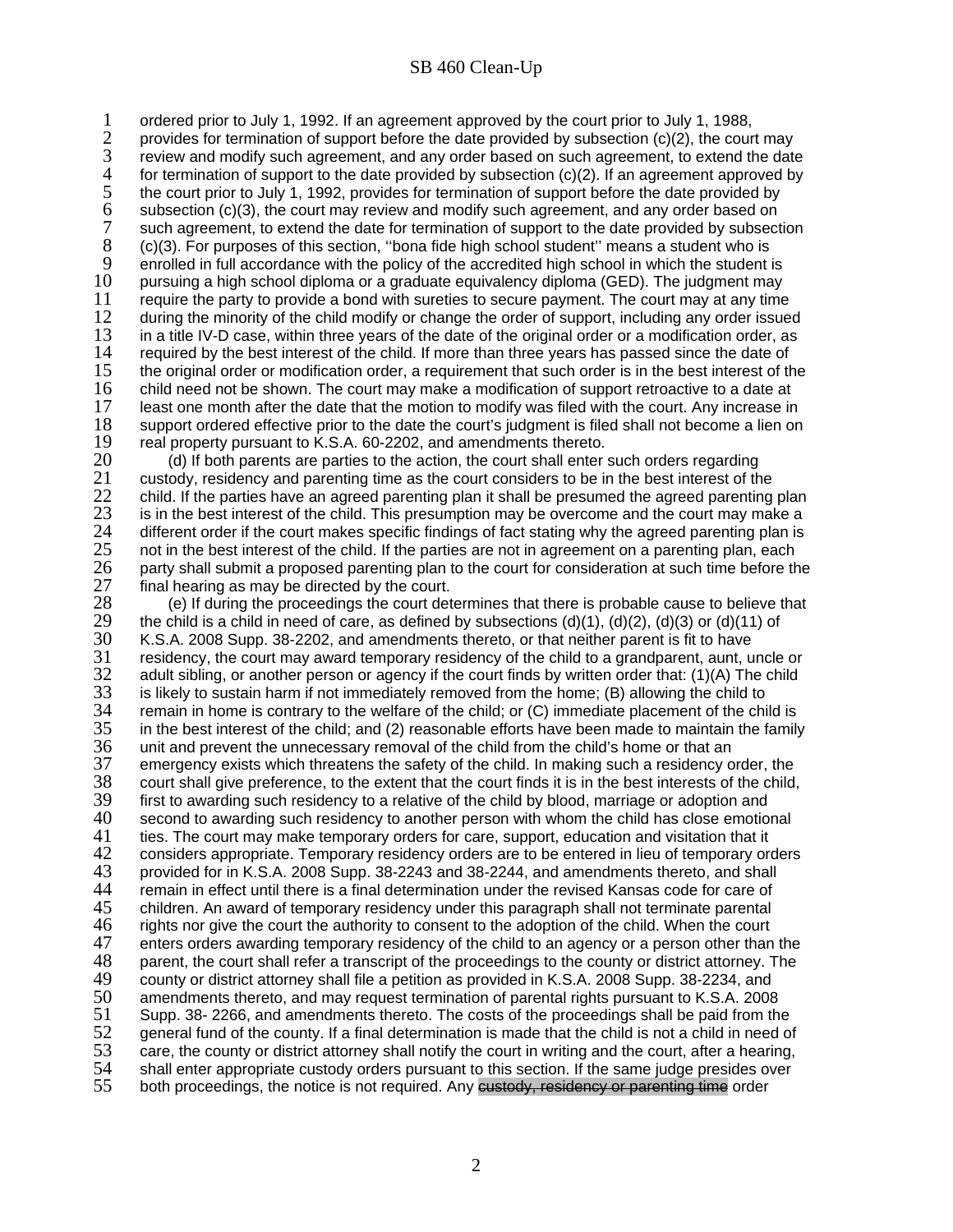1 pursuant to the revised Kansas code for care of children shall take precedence over any eustody,<br>2 residency or parenting time similar order under this section. 2 residency or parenting time *similar* order under this section. 3 (f) In entering an original order for support of a child under this section, the court may award 4 an additional judgment to reimburse the expenses of support and education of the child from the 45 date of birth to the date the order is entered. If the determination of paternity is based upon a date of birth to the date the order is entered. If the determination of paternity is based upon a 6 presumption arising under K.S.A. 38-1114 and amendments thereto, the court shall award an 7 additional judgment to reimburse all or part of the expenses of support and education of the child<br>8 from at least the date the presumption first arose to the date the order is entered, except that no from at least the date the presumption first arose to the date the order is entered, except that no 9 additional judgment need be awarded for amounts accrued under a previous order for the child's <br>10 support.  $\begin{array}{cc} 10 & \text{support.} \\ 11 & \text{(g) In} \end{array}$ 11 (g) In determining the amount to be ordered in payment and duration of such payments, a<br>12 court enforcing the obligation of support shall consider all relevant facts including, but not limite 12 court enforcing the obligation of support shall consider all relevant facts including, but not limited 13 to, the following:

- 13 to, the following:<br>14 (1) The need
- 14 (1) The needs of the child.<br>15 (2) The standards of living
- 15 (2) The standards of living and circumstances of the parents.<br>16 (3) The relative financial means of the parents.
- 16 (3) The relative financial means of the parents.<br>17 (4) The earning ability of the parents.
- 17 (4) The earning ability of the parents.<br>18 (5) The need and capacity of the child
- 18 (5) The need and capacity of the child for education.<br>19 (6) The age of the child.
- 19 (6) The age of the child.<br>20 (7) The financial resourc
- 20 (7) The financial resources and the earning ability of the child.<br>21 (8) The responsibility of the parents for the support of others.
- 21 (8) The responsibility of the parents for the support of others.<br>22 (9) The value of services contributed by both parents.
	-
- 22 (9) The value of services contributed by both parents.<br>23 (h) The provisions of K.S.A. 23-4,107, and amendmen 23 (h) The provisions of K.S.A. 23-4,107, and amendments thereto, shall apply to all orders of 24 support issued under this section. 24 support issued under this section.<br>25 (i) An order granting parenting
- <sup>25</sup> (i) An order granting parenting time pursuant to this section may be enforced in accordance<br>26 with K.S.A. 23-701, and amendments thereto, or under the uniform child custody jurisdiction and 26 with K.S.A. 23-701, and amendments thereto, or under the uniform child custody jurisdiction and enforcement act.
- 28 29 **Sec. 3.** K.S.A. 2008 Supp. 38-2201 is hereby amended to read as follows: 38-2201. K.S.A. 30 2008 Supp. 38-2201 through 38-2283, and amendments thereto, shall be known as and may be 31 cited as the revised Kansas code for care of children.<br>32 (a) Proceedings pursuant to this code shall be civ
- 32 (a) Proceedings pursuant to this code shall be civil in nature and all proceedings, orders,<br>33 judgments and decrees shall be deemed to be pursuant to the parental power of the state. Are 33 judgments and decrees shall be deemed to be pursuant to the parental power of the state. Any<br>34 **Eustody, residency or parenting time** orders pursuant to this code shall take precedence over are 34 custody, residency or parenting time orders pursuant to this code shall take precedence over any<br>35 eustody, residency or parenting time similar order under article 11 of chapter 38 of the Kansas 35 custody, residency or parenting time *similar* order under article 11 of chapter 38 of the Kansas 36 Statutes Annotated, and amendments thereto (determination of parentage), article 21 of chapter 37 59 of the Kansas Statutes Annotated, and amendments thereto (adoption and relinquishment<br>38 act), article 30 of chapter 59 of the Kansas Statutes Annotated, and amendments thereto 38 act), article 30 of chapter 59 of the Kansas Statutes Annotated, and amendments thereto 39 (guardians and conservators), article 16 of chapter 60 of the Kansas Statutes Annotated, and 40 amendments thereto (divorce), article 31 of chapter 60 of the Kansas Statutes Annotated, and<br>41 amendments thereto (protection from abuse act), and article 31a of chapter 60 of the Kansas 41 amendments thereto (protection from abuse act), and article 31a of chapter 60 of the Kansas 42 Statutes Annotated, and amendments thereto (protection from stalking act), until jurisdiction<br>43 under this code is terminated. 43 under this code is terminated.<br>44 (b) The code shall be liber
- 44 (b) The code shall be liberally construed to carry out the policies of the state which are to:<br>45 (1) Consider the safety and welfare of a child to be paramount in all proceedings under the
- 45 (1) Consider the safety and welfare of a child to be paramount in all proceedings under the
- 46 code;<br>47 (2 47 (2) provide that each child who comes within the provisions of the code shall receive the care,<br>48 custody, quidance control and discipline that will best serve the child's welfare and the interests of 48 custody, guidance control and discipline that will best serve the child's welfare and the interests of 49 the state. preferably in the child's home and recognizing that the child's relationship with such 49 the state, preferably in the child's home and recognizing that the child's relationship with such<br>50 child's family is important to the child's well being: 50 child's family is important to the child's well being;
- 51 (3) make the ongoing physical, mental and emotional needs of the child decisive<br>52 considerations in proceedings under this code; 52 considerations in proceedings under this code;<br>53 (4) acknowledge that the time perception of
- 53 (4) acknowledge that the time perception of a child differs from that of an adult and to dispose<br>54 of all proceedings under this code without unnecessary delay; 54 of all proceedings under this code without unnecessary delay;<br>55 (5) encourage the reporting of suspected child abuse and
- 55 (5) encourage the reporting of suspected child abuse and neglect;<br>56 (6) investigate reports of suspected child abuse and neglect thorou
- 56 (6) investigate reports of suspected child abuse and neglect thoroughly and promptly;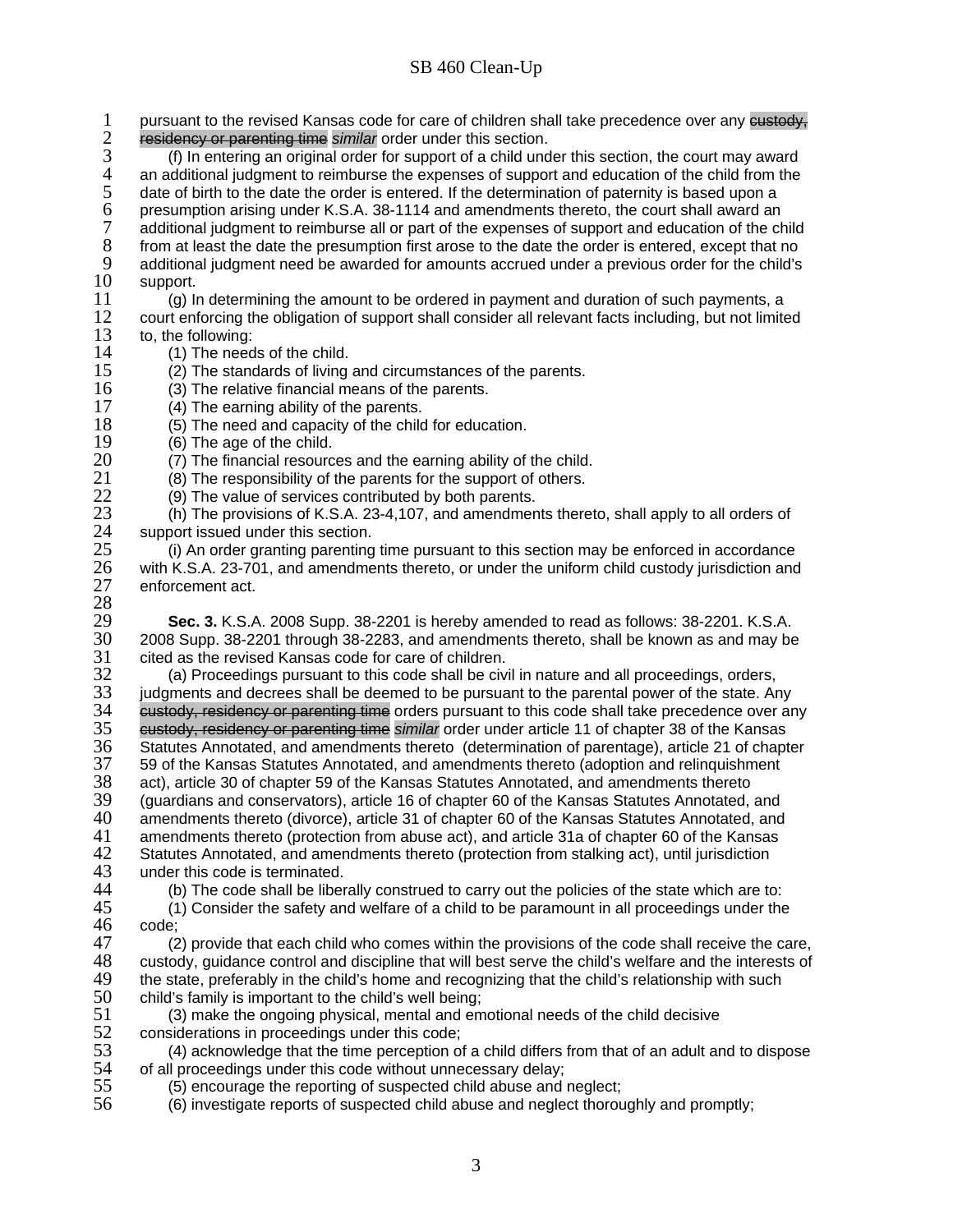1 (7) provide for the protection of children who have been subject to physical, mental or emotional abuse or neglect or sexual abuse:

2 emotional abuse or neglect or sexual abuse;<br>3 (8) provide preventative and rehabilitative 3 (8) provide preventative and rehabilitative services, when appropriate, to abused and 1 neglected children and their families so, if possible, the families can remain together without<br>
5 further threat to the children;<br>
6 (9) provide stability in the life of a child who must be removed from the home of a pa further threat to the children;

6 (9) provide stability in the life of a child who must be removed from the home of a parent; and 7 (10) place children in permanent family settings, in absence of compelling reasons to the  $\begin{array}{cc} 8 & \text{contrary.} \\ 9 & \text{(c) N} \end{array}$ 

 $9$  (c) Nothing in this code shall be construed to permit discrimination on the basis of disability.<br>10 (1) The disability of a parent shall not constitute a basis for a determination that a child is a

10 (1) The disability of a parent shall not constitute a basis for a determination that a child is a<br>11 child in need of care, for the removal of custody of a child from the parent, or for the termination 11 child in need of care, for the removal of custody of a child from the parent, or for the termination<br>12 of parental rights without a specific showing that there is a causal relation between the disability 12 of parental rights without a specific showing that there is a causal relation between the disability<br>13 and harm to the child. 13 and harm to the child.<br>14 (2) In cases involv

 $14$  (2) In cases involving a parent with a disability, determinations made under this code shall  $15$  consider the availability and use of accommodations for the disability, including adaptive 15 consider the availability and use of accommodations for the disability, including adaptive 16 equipment and support services. equipment and support services.

 $\frac{17}{18}$ 18 **Sec. 4.** K.S.A. 2008 Supp. 38-2203 is hereby amended to read as follows: 38-2203. (a) 19 Proceedings concerning any child who may be a child in need of care shall be governed by this<br>20 code, except in those instances when the court knows or has reason to know that an Indian child 20 code, except in those instances when the court knows or has reason to know that an Indian child<br>21 is involved in the proceeding, in which case, the Indian child welfare act of 1978 (25 U.S.C. §1901) 21 is involved in the proceeding, in which case, the Indian child welfare act of 1978 (25 U.S.C. §1901<br>22 et seg.) applies. The Indian child welfare act may apply to: The filing to initiate a child in need of 22 et seq.) applies. The Indian child welfare act may apply to: The filing to initiate a child in need of 23 care proceeding (K.S.A. 2008 Supp. 38-2234, and amendments thereto); ex parte custody order 23 care proceeding (K.S.A. 2008 Supp. 38-2234, and amendments thereto); ex parte custody orders 24 (K.S.A. 2008) 24 (K.S.A. 2008 Supp. 38-2242, and amendments thereto); temporary custody hearing (K.S.A. 2008 25 Supp. 38-2243, and amendments thereto); adjudication (K.S.A. 2008 Supp. 38-2247, and amendments thereto); burden of proof (K.S.A. 2008 Supp. 38-2250, and amendments thereto); 26 amendments thereto); burden of proof (K.S.A. 2008 Supp. 38-2250, and amendments thereto);<br>27 disposition (K.S.A. 2008 Supp. 38-2255, and amendments thereto); permanency hearings (K.S. 27 disposition (K.S.A. 2008 Supp. 38-2255, and amendments thereto); permanency hearings (K.S.A. 2008 Supp. 38-2264, and amendments thereto); termination of parental rights (K.S.A. 2008 Supp. 28 2008 Supp. 38-2264, and amendments thereto); termination of parental rights (K.S.A. 2008 Supp.<br>29 38-2267, 38-2268 and 38-2269, and amendments thereto); establishment of permanent 29 38-2267, 38-2268 and 38-2269, and amendments thereto); establishment of permanent 30 custodianship (K.S.A. 2008 Supp. 38-2268 and 38-2272, and amendments thereto); the 31 placement of a child in any foster, pre-adoptive and adoptive home and the placement of a child<br>32 in a guardianship arrangement under chapter 59, article 30 of the Kansas Statutes Annotated, 32 in a guardianship arrangement under chapter 59, article 30 of the Kansas Statutes Annotated,<br>33 and amendments thereto. 33 and amendments thereto.<br>34 (b) Subject to the unifor-

34 (b) Subject to the uniform child custody jurisdiction and enforcement act, K.S.A. 38-1336 35 through 38-1377, and amendments thereto, the district court shall have original jurisdiction of 36 proceedings pursuant to this code.<br>37 (c) The court acquires iurisdicti

37 (c) The court acquires jurisdiction over a child by the filing of a petition pursuant to this code 38 or upon issuance of an ex parte order pursuant to K.S.A. 2008 Supp. 38-2242, and amendments 39 thereto. When the court acquires jurisdiction over a child in need of care, jurisdiction may 40 continue until the child has: (1) Attained the age of 21 years; (2) been adopted; or (3) been 41 discharged by the court. Any child 18 years of age or over may request, in writing to the court,<br>42 that the iurisdiction of the court cease. The court shall give notice of the request to all parties a 42 that the jurisdiction of the court cease. The court shall give notice of the request to all parties and 43 interested parties and 30 days after receipt of the request, jurisdiction will cease. 43 interested parties and 30 days after receipt of the request, jurisdiction will cease.<br>44 (d) When it is no longer appropriate for the court to exercise jurisdiction over

44 (d) When it is no longer appropriate for the court to exercise jurisdiction over a child, the<br>45 court, upon its own motion or the motion of a party or interested party at a hearing or upon 45 court, upon its own motion or the motion of a party or interested party at a hearing or upon<br>46 agreement of all parties or interested parties, shall enter an order discharging the child. Exe 46 agreement of all parties or interested parties, shall enter an order discharging the child. Except 47 upon request of the child pursuant to subsection (c), the court shall not enter an order dischargi 47 upon request of the child pursuant to subsection (c), the court shall not enter an order discharging  $48$  a child until June 1 of the school vear during which the child becomes 18 vears of age if the child 48 a child until June 1 of the school year during which the child becomes 18 years of age if the child<br>49 is in an out-of-home placement, is still attending high school and has not completed the child's 49 is in an out-of-home placement, is still attending high school and has not completed the child's <br>50 high school education. high school education.

51 (e) When a petition is filed under this code, a person who is alleged to be under 18 years of 52 age shall be presumed to be under that age for the purposes of this code, unless the contrary is 52 age shall be presumed to be under that age for the purposes of this code, unless the contrary is proved.

53 proved.<br>54 (f) A 54 (f) A court's order affecting a child's custody, residency, parenting time and visitation that is 55 issued in a proceeding pursuant to this code, shall take precedence over such orders in a civil 55 issued in a proceeding pursuant to this code, shall take precedence over such orders in a civil custody case, a proceeding under article 31 of chapter 60 of the Kansas Statutes Annotated, and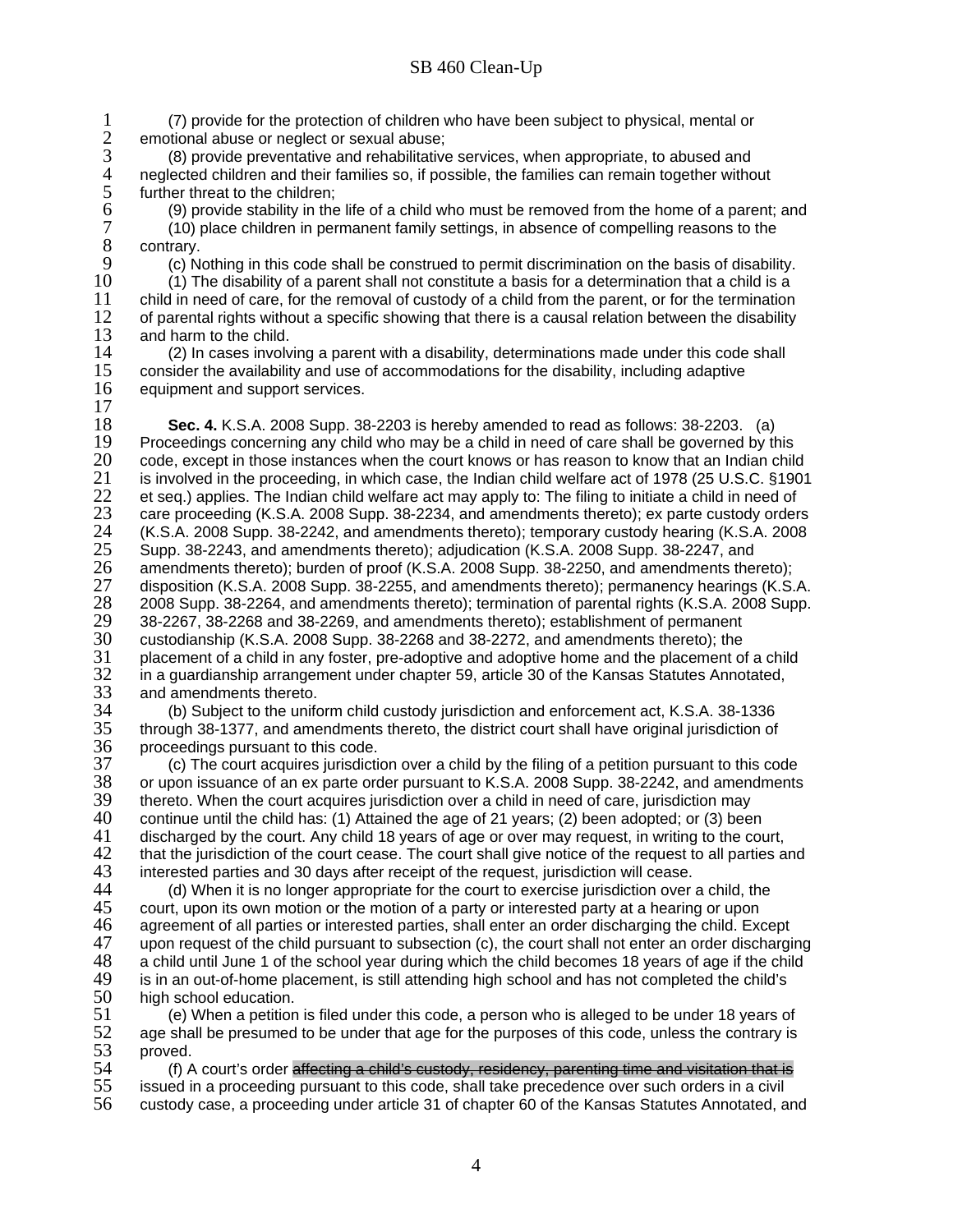1 amendments thereto (protection from abuse act), or a comparable case in another jurisdiction,<br>2 except as provided by K.S.A. 38-1336 et seq., and amendments thereto (uniform child custody 2 except as provided by K.S.A. 38-1336 et seq., and amendments thereto (uniform child custody iurisdiction and enforcement act). jurisdiction and enforcement act).

 $\begin{array}{c} 4 \\ 5 \\ 6 \end{array}$ 5 **Sec. 5.** K.S.A. 38-2262 is hereby amended to read as follows: 38-2262. **Placement;**  6 **testimony of certain children.** At any hearing under the code, the court, if requested by the 7 child, shall hear the testimony of the child as to the desires of the child concerning the child's placement allow the child to address the court, if the child is 10 years of age and of sound 8 placement *allow the child to address the court*, if the child is 10 years of age and of sound 9 intellect or older. 9 intellect *or older*.

 $\begin{array}{c} 10 \\ 11 \end{array}$ **Sec. 6.** K.S.A. 38-2284 is hereby amended to read as follows: 38-2284. Any **custody or** 12 **parenting time order, or** order relating to the best interests of a child, issued pursuant to the 12 parenting time order, or order relating to the best interests of a child, issued pursuant to the<br>13 revised Kansas code for care of children or the revised Kansas juvenile justice code, shall ta 13 revised Kansas code for care of children or the revised Kansas juvenile justice code, shall take 14 precedence over any order under article 21 of chapter 59 of the Kansas Statutes Annotated, and<br>15 amendments thereto (adoption and relinguishment act), or article 30 of chapter 59 of the Kansas 15 amendments thereto (adoption and relinquishment act), or article 30 of chapter 59 of the Kansas<br>16 Statutes Annotated, and amendments thereto (quardians and conservators), until iurisdiction 16 Statutes Annotated, and amendments thereto (guardians and conservators), until jurisdiction 17 under the revised Kansas code for care of children or the revised Kansas juvenile justice code is 18 terminated. terminated.

 $\frac{19}{20}$ **Sec. 7.** K.S.A. 2008 Supp. 38-2304 is hereby amended to read as follows: 38-2304. (a)<br>21 Except as provided in K.S.A. 2008 Supp. 38-2347, and amendments thereto, proceedings 21 Except as provided in K.S.A. 2008 Supp. 38-2347, and amendments thereto, proceedings<br>22 concerning a juvenile shall be governed by the provisions of this code. 22 concerning a juvenile shall be governed by the provisions of this code.<br>23 (b) The district court shall have original jurisdiction to receive and c

23 (b) The district court shall have original jurisdiction to receive and determine proceedings 24 under this code. 24 under this code.<br>25 (c) When a c

25 (c) When a complaint is filed under this code, the juvenile shall be presumed to be subject to  $26$  this code, unless the contrary is proved. 26 this code, unless the contrary is proved.<br>27 (d) Once jurisdiction is acquired by t

27 (d) Once jurisdiction is acquired by the district court over an alleged juvenile offender, except 28 as otherwise provided in subsection (e), jurisdiction shall continue until one of the following 28 as otherwise provided in subsection (e), jurisdiction shall continue until one of the following  $\begin{array}{cc} 29 & \text{occurs:} \\ 30 & (1) \end{array}$ 

 $30$  (1) The complaint is dismissed;<br> $31$  (2) the iuvenile is adjudicated no

 $31$  (2) the juvenile is adjudicated not guilty at trial;<br> $32$  (3) the juvenile, after being adjudicated guilty a

32 (3) the juvenile, after being adjudicated guilty and sentenced:<br>33 (i) Successfully completes the term of probation or order of as 33 (i) Successfully completes the term of probation or order of assignment to community 34 corrections;<br>35 (ii) is dis

35 (ii) is discharged by the commissioner pursuant to K.S.A. 2008 Supp. 38-2376, and 36 amendments thereto;<br>37 (iii) reaches the iu

37 (iii) reaches the juvenile's 21st birthday and no exceptions apply that extend jurisdiction<br>38 beyond age 21;  $38$  beyond age 21;<br> $39$  (4) the court

 $39$  (4) the court terminates jurisdiction; or  $40$  (5) the offender is convicted of a new form 40 (5) the offender is convicted of a new felony while the offender is incarcerated in a juvenile<br>41 correctional facility pursuant to K.S.A. 38-1671 prior to its repeal or K.S.A. 2008 Supp. 38-2373. 41 correctional facility pursuant to K.S.A. 38-1671 prior to its repeal or K.S.A. 2008 Supp. 38-2373,<br>42 and amendments thereto, for an offense, which if committed by an adult would constitute the  $42$  and amendments thereto, for an offense, which if committed by an adult would constitute the  $43$  commission of a felony. 43 commission of a felony.<br>44 (e) Once jurisdiction

44 (e) Once jurisdiction is acquired by the district court over an alleged juvenile offender, it shall  $45$  continue beyond the juvenile offender's  $23rd$ 45 continue beyond the juvenile offender's 21<sup>st</sup> birthday but no later than the juvenile offender's 23rd 46 birthday if either or both of the following conditions apply: 46 birthday if either or both of the following conditions apply:<br>47 (1) The juvenile offender is sentenced pursuant to K.

47 (1) The juvenile offender is sentenced pursuant to K.S.A. 2008 Supp. 38-2369, and 48 amendments thereto, and the term of the sentence including successful completion of aftercare<br>49 extends bevond the iuvenile offender's 21st birthdav: or 49 extends beyond the juvenile offender's 21st birthday; or<br>50 (2) the juvenile offender is sentenced pursuant to are

50 (2) the juvenile offender is sentenced pursuant to an extended jurisdiction juvenile<br>51 prosecution and continues to successfully serve the sentence imposed pursuant to the 51 prosecution and continues to successfully serve the sentence imposed pursuant to the revised<br>52 Kansas juvenile justice code.

52 Kansas juvenile justice code.<br>53 (f) Termination of jurisdict 53 (f) Termination of jurisdiction pursuant to this section shall have no effect on the juvenile<br>54 offender's continuing responsibility to pay restitution ordered. 54 offender's continuing responsibility to pay restitution ordered.<br>55 (g) (1) If a juvenile offender, at the time of sentencing, is in

55 (g) (1) If a juvenile offender, at the time of sentencing, is in an out of home placement in the<br>56 custody of the secretary of social and rehabilitation services under the Kansas code for care of custody of the secretary of social and rehabilitation services under the Kansas code for care of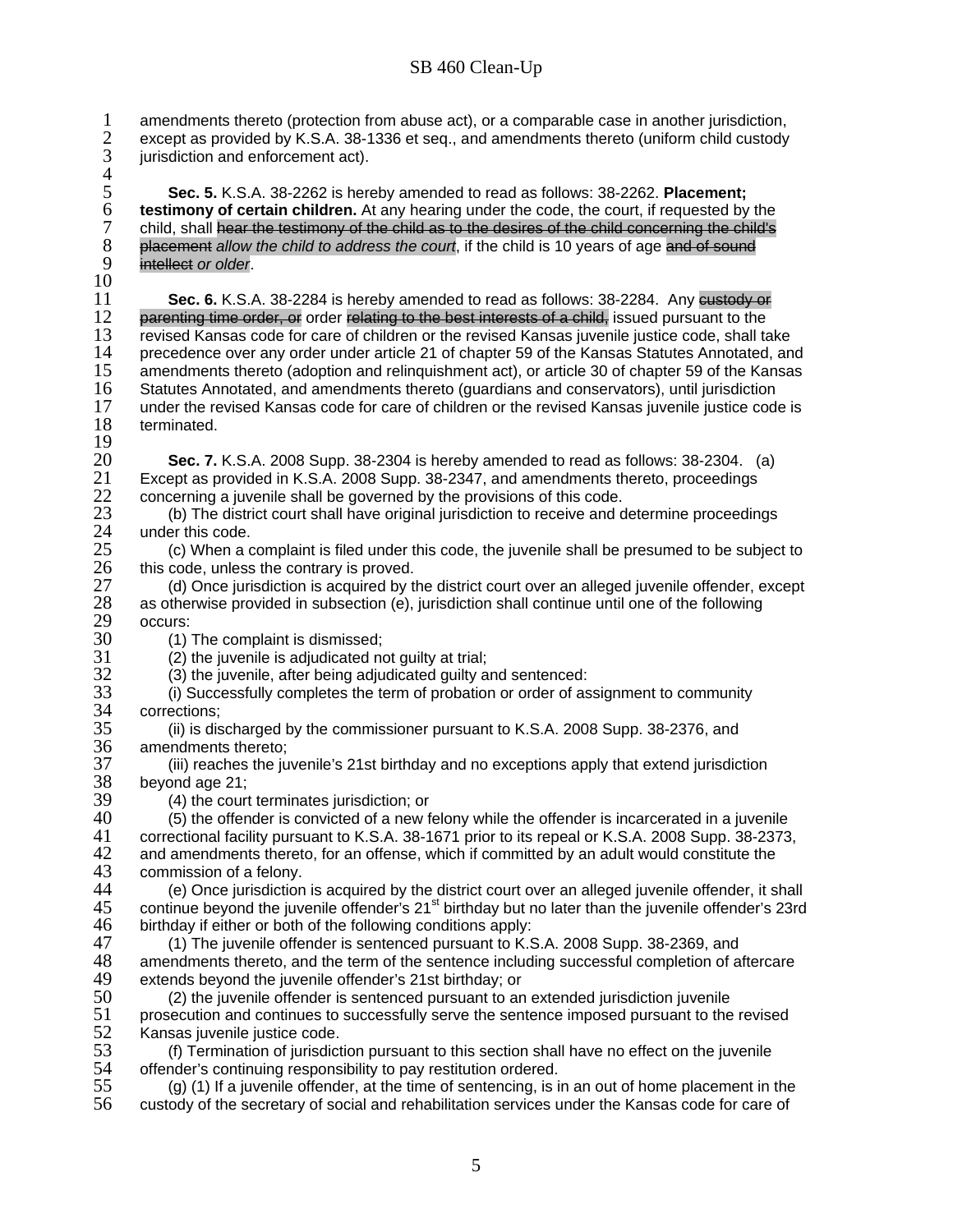1 children, the sentencing court may order the continued placement of the juvenile offender as a<br>2 child in need of care unless the offender was adjudicated for a felony or a second or subseque 2 child in need of care unless the offender was adjudicated for a felony or a second or subsequent<br>3 misdemeanor. If the adjudication was for a felony or a second or subsequent misdemeanor, the 3 misdemeanor. If the adjudication was for a felony or a second or subsequent misdemeanor, the continued placement cannot be ordered unless the court finds there are compelling

4 continued placement cannot be ordered unless the court finds there are compelling<br>5 circumstances which, in the best interest of the juvenile offender, require that the pla

5 circumstances which, in the best interest of the juvenile offender, require that the placement

6 should be continued. In considering whether compelling circumstances exist, the court shall 7 consider the reports and recommendations of the foster placement, the contract provider, the<br>8 secretary of social and rehabilitation services, the presentence investigation and all other relevel 8 secretary of social and rehabilitation services, the presentence investigation and all other relevant<br>9 factors. If the foster placement refuses to continue the iuvenile in the foster placement the court 9 factors. If the foster placement refuses to continue the juvenile in the foster placement the court 10 shall not order continued placement as a child in need of care.

10 shall not order continued placement as a child in need of care.<br>11 (2) If a placement with the secretary of social and rehabilita 11 (2) If a placement with the secretary of social and rehabilitation services is continued after<br>12 sentencing, the secretary shall not be responsible for any costs of sanctions imposed under thi 12 sentencing, the secretary shall not be responsible for any costs of sanctions imposed under this 13 code.

13 code.<br>14 (3 14 (3) If the juvenile offender is placed in the custody of the juvenile justice authority, the 15 secretary of social and rehabilitation services shall not be responsible for furnishing services<br>16 ordered in the child in need of care proceeding during the time of the placement pursuant to t 16 ordered in the child in need of care proceeding during the time of the placement pursuant to the 17 revised Kansas juvenile justice code. Nothing in this subsection shall preclude the juvenile 17 revised Kansas juvenile justice code. Nothing in this subsection shall preclude the juvenile 18 offender from accessing other services provided by the department of social and rehabilitation<br>19 services or any other state agency if the juvenile offender is otherwise eligible for the services. 19 services or any other state agency if the juvenile offender is otherwise eligible for the services.<br>20 (h) A court's order affecting a child's custody, residency, parenting time and visitation that

20 (h) A court's order affecting a child's custody, residency, parenting time and visitation that is  $21$  issued in a proceeding pursuant to this code, shall take precedence over such orders in a 21 issued in a proceeding pursuant to this code, shall take precedence over such orders in a<br>22 proceeding under article 11 of chapter 38 of the Kansas Statutes Annotated, and amendm 22 proceeding under article 11 of chapter 38 of the Kansas Statutes Annotated, and amendments<br>23 thereto (parentage act), a proceeding under article 16 of chapter 60 of the Kansas Statutes 23 thereto (parentage act), a proceeding under article 16 of chapter 60 of the Kansas Statutes<br>24 Annotated, and amendments thereto (divorce), a proceeding under article 31 of chapter 60 24 Annotated, and amendments thereto (divorce), a proceeding under article 31 of chapter 60 of the<br>25 Kansas Statutes Annotated, and amendments thereto (protection from abuse act), a proceeding 25 Kansas Statutes Annotated, and amendments thereto (protection from abuse act), a proceeding<br>26 under article 21 of chapter 59 of the Kansas Statutes Annotated, and amendments thereto 26 under article 21 of chapter 59 of the Kansas Statutes Annotated, and amendments thereto 27 (adoption and relinquishment act), a proceeding under article 30 of chapter 59 of the Kansas 28 Statutes Annotated, and amendments thereto (guardians and conservators), or a comparable<br>29 case in another jurisdiction, except as provided by K.S.A. 38-1336 et seq., and amendments 29 case in another jurisdiction, except as provided by K.S.A. 38-1336 et seq., and amendments 30 thereto (uniform child custody jurisdiction and enforcement act). thereto (uniform child custody jurisdiction and enforcement act).

 $\frac{31}{32}$ 

**Sec. 8.** K.S.A. 2008 Supp. 60-1610 is hereby amended to read as follows: 60-1610. A<br>33 decree in an action under this article may include orders on the following matters: 33 decree in an action under this article may include orders on the following matters:<br>34 (a) Minor children. (1) Child support and education. The court shall make prov

34 (a) *Minor children.* (1) *Child support and education.* The court shall make provisions for the 35 support and education of the minor children. Subject to the provisions of K.S.A. 23-9,207, and 36 amendments thereto, the court may modify or change any prior order, including any order issued<br>37 in a title IV-D case, within three vears of the date of the original order or a modification order. 37 in a title IV-D case, within three years of the date of the original order or a modification order, 38 when a material change in circumstances is shown, irrespective of the present domicile of the 38 when a material change in circumstances is shown, irrespective of the present domicile of the 39 child or the parents. If more than three years has passed since the date of the original order or 40 modification order, a material change in circumstance need not be shown. The court may make a<br>41 modification of child support retroactive to a date at least one month after the date that the motion 41 modification of child support retroactive to a date at least one month after the date that the motion<br>42 to modify was filed with the court. Any increase in support ordered effective prior to the date the 42 to modify was filed with the court. Any increase in support ordered effective prior to the date the 43 court's judgment is filed shall not become a lien on real property pursuant to K.S.A. 60-2202 and 43 court's judgment is filed shall not become a lien on real property pursuant to K.S.A. 60-2202 and<br>44 amendments thereto. Regardless of the type of custodial arrangement ordered by the court, the 44 amendments thereto. Regardless of the type of custodial arrangement ordered by the court, the<br>45 court may order the child support and education expenses to be paid by either or both parents fo 45 court may order the child support and education expenses to be paid by either or both parents for<br>46 any child less than 18 years of age, at which age the support shall terminate unless: (A) The 46 any child less than 18 years of age, at which age the support shall terminate unless: (A) The 47 parent or parents agree, by written agreement approved by the court, to pay support beyond the 48 time the child reaches 18 years of age: (B) the child reaches 18 years of age before completing 48 time the child reaches 18 years of age; (B) the child reaches 18 years of age before completing<br>49 the child's high school education in which case the support shall not terminate automatically. 49 the child's high school education in which case the support shall not terminate automatically,<br>50 unless otherwise ordered by the court, until June 30 of the school year during which the child 50 unless otherwise ordered by the court, until June 30 of the school year during which the child<br>51 became 18 years of age if the child is still attending high school; or (C) the child is still a bona 51 became 18 years of age if the child is still attending high school; or (C) the child is still a bona fide<br>52 high school student after June 30 of the school year during which the child became 18 years of 52 high school student after June 30 of the school year during which the child became 18 years of<br>53 age, in which case the court, on motion, may order support to continue through the school year 53 age, in which case the court, on motion, may order support to continue through the school year<br>54 during which the child becomes 19 years of age so long as the child is a bona fide high school 54 during which the child becomes 19 years of age so long as the child is a bona fide high school<br>55 student and the parents jointly participated or knowingly acquiesced in the decision which 55 student and the parents jointly participated or knowingly acquiesced in the decision which<br>56 delayed the child's completion of high school. The court, in extending support pursuant to delayed the child's completion of high school. The court, in extending support pursuant to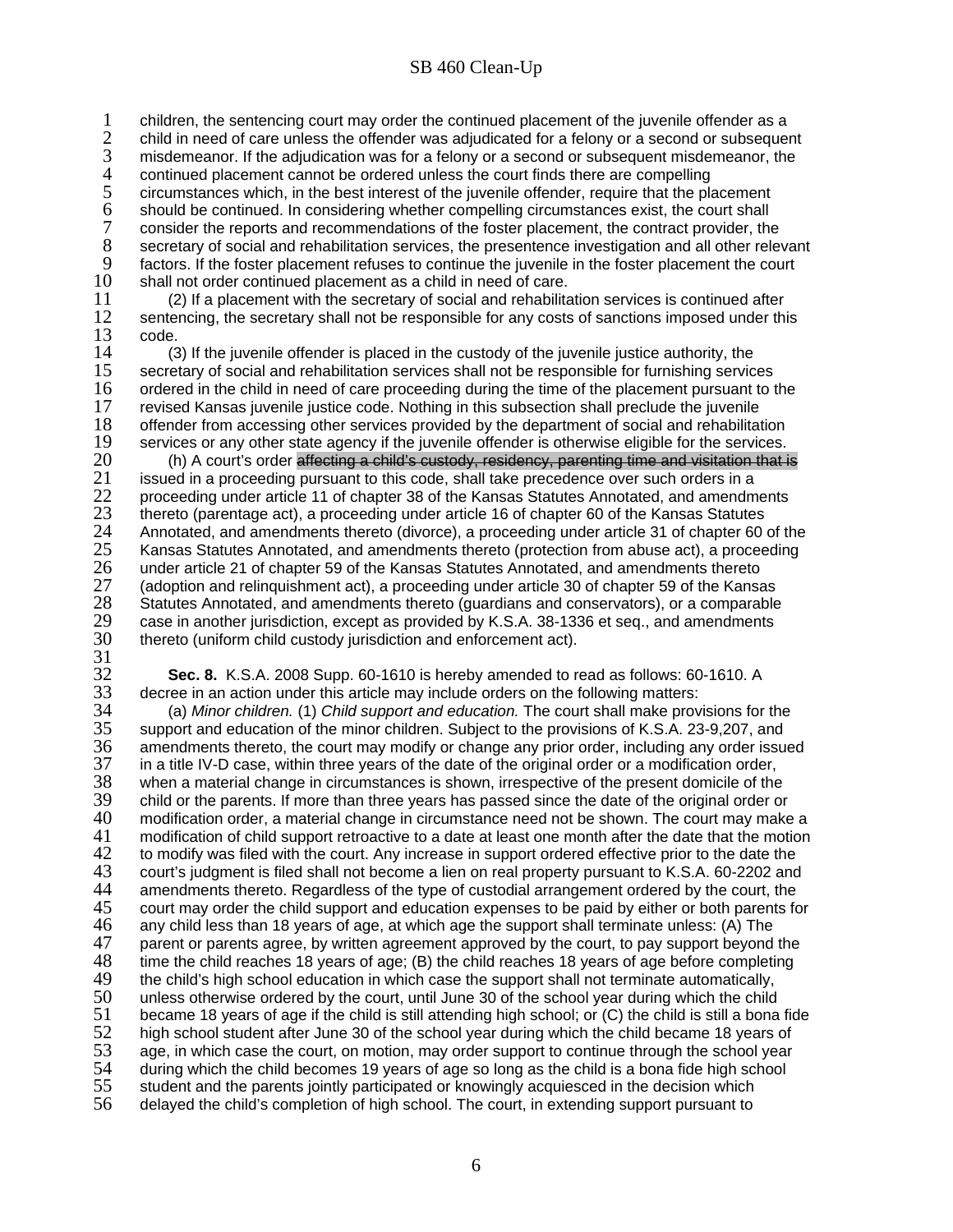1 subsection (a)(1)(C), may impose such conditions as are appropriate and shall set the child<br>2 support utilizing the quideline table category for 12-year through 18-year old children. Provis 2 support utilizing the guideline table category for 12-year through 18-year old children. Provision 3 for payment of support and educational expenses of a child after reaching 18 years of age if still<br>4 attending high school shall apply to any child subject to the iurisdiction of the court, including 4 attending high school shall apply to any child subject to the jurisdiction of the court, including<br>5 those whose support was ordered prior to July 1, 1992. If an agreement approved by the cou 5 those whose support was ordered prior to July 1, 1992. If an agreement approved by the court form prior to July 1, 1992, provides for termination of support before the date provided by subsection 6 prior to July 1, 1992, provides for termination of support before the date provided by subsection  $(7 - (a)(1))$ . The court may review and modify such agreement, and any order based on such  $7$  (a)(1)(C), the court may review and modify such agreement, and any order based on such agreement, to extend the date for termination of support to the date provided by subsection 8 agreement, to extend the date for termination of support to the date provided by subsection<br>9 (a)(1)(C). For purposes of this section. "bona fide high school student" means a student who 9 (a)(1)(C). For purposes of this section, "bona fide high school student" means a student who is  $10$  enrolled in full accordance with the policy of the accredited high school in which the student is 10 enrolled in full accordance with the policy of the accredited high school in which the student is<br>11 pursuing a high school diploma or a graduate equivalency diploma (GED). In determining the 11 pursuing a high school diploma or a graduate equivalency diploma (GED). In determining the 12 amount to be paid for child support, the court shall consider all relevant factors, without regard 12 amount to be paid for child support, the court shall consider all relevant factors, without regard to 13 marital misconduct, including the financial resources and needs of both parents, the financial 13 marital misconduct, including the financial resources and needs of both parents, the financial<br>14 resources and needs of the child and the physical and emotional condition of the child. Until a 14 resources and needs of the child and the physical and emotional condition of the child. Until a<br>15 child reaches 18 vears of age, the court may set apart any portion of property of either the 15 child reaches 18 years of age, the court may set apart any portion of property of either the<br>16 busband or wife, or both, that seems necessary and proper for the support of the child. Exc 16 husband or wife, or both, that seems necessary and proper for the support of the child. Except for 17 good cause shown, every order requiring payment of child support under this section shall require<br>18 that the support be paid through the central unit for collection and disbursement of support 18 that the support be paid through the central unit for collection and disbursement of support 19 payments designated pursuant to K.S.A. 23-4,118, and amendments thereto. A written 19 payments designated pursuant to K.S.A. 23-4,118, and amendments thereto. A written<br>20 agreement between the parties to make direct child support payments to the obligee an 20 agreement between the parties to make direct child support payments to the obligee and not pay<br>21 through the central unit shall constitute good cause, unless the court finds the agreement is not in 21 through the central unit shall constitute good cause, unless the court finds the agreement is not in<br>22 the best interest of the child or children. The obligor shall file such written agreement with the 22 the best interest of the child or children. The obligor shall file such written agreement with the<br>23 court. The obligor shall maintain written evidence of the payment of the support obligation and 23 court. The obligor shall maintain written evidence of the payment of the support obligation and, at <br>24 least annually, shall provide such evidence to the court and the obligee. If the divorce decree of 24 least annually, shall provide such evidence to the court and the obligee. If the divorce decree of 25 the parties provides for an abatement of child support during any period provided in such decree 25 the parties provides for an abatement of child support during any period provided in such decree,<br>26 the child support such nonresidential parent owes for such period shall abate during such period 26 the child support such nonresidential parent owes for such period shall abate during such period<br>27 of time, except that if the residential parent shows that the criteria for the abatement has not been 27 of time, except that if the residential parent shows that the criteria for the abatement has not been<br>28 satisfied there shall not be an abatement of such child support.

28 satisfied there shall not be an abatement of such child support.<br>29 (2) Child custody and residency. (A) Changes in custody. 29 (2) *Child custody and residency.* (A) *Changes in custody.* Subject to the provisions of the 30 uniform child custody jurisdiction and enforcement act (K.S.A. 38-1336 through 38-1377, and 31 amendments thereto), the court may change or modify any prior order of custody, residency, 32 visitation and parenting time, when a material change of circumstances is shown, but no ex p 32 visitation and parenting time, when a material change of circumstances is shown, but no ex parte<br>33 order shall have the effect of changing residency of a minor child from the parent who has had 33 order shall have the effect of changing residency of a minor child from the parent who has had<br>34 the sole de facto residency of the child to the other parent unless there is sworn testimony to 34 the sole de facto residency of the child to the other parent unless there is sworn testimony to 35 support a showing of extraordinary circumstances. If an interlocutory order is issued ex parte. 35 support a showing of extraordinary circumstances. If an interlocutory order is issued ex parte, the 36 court shall hear a motion to vacate or modify the order within 15 days of the date that a party 36 court shall hear a motion to vacate or modify the order within 15 days of the date that a party 37 requests a hearing whether to vacate or modify the order. 37 requests a hearing whether to vacate or modify the order.<br>38 (B) Examination of parties. The court may order physic

38 (B) *Examination of parties.* The court may order physical or mental examinations of the 39 parties if requested pursuant to K.S.A. 60-235 and amendments thereto.<br>40 (3) Child custody or residency criteria. The court shall determine cust

40 (3) *Child custody or residency criteria.* The court shall determine custody or residency of a 41 child in accordance with the best interests of the child.<br>42 (A) If the parties have entered into a parenting plan

42 (A) If the parties have entered into a parenting plan, it shall be presumed that the agreement 43 is in the best interests of the child. This presumption may be overcome and the court may make a 43 is in the best interests of the child. This presumption may be overcome and the court may make a<br>44 different order if the court makes specific findings of fact stating why the agreed parenting plan is 44 different order if the court makes specific findings of fact stating why the agreed parenting plan is 45 not in the best interests of the child. 45 not in the best interests of the child.<br>46 (B) In determining the issue of c

46 (B) In determining the issue of child custody, residency and parenting time, the court shall 47 consider all relevant factors, including but not limited to: 47 consider all relevant factors, including but not limited to:<br>48 (i) The length of time that the child has been under the

48 (i) The length of time that the child has been under the actual care and control of any person<br>49 other than a parent and the circumstances relating thereto: 49 other than a parent and the circumstances relating thereto;<br>50 (ii) the desires of the child's parents as to custody or res

- 50 (ii) the desires of the child's parents as to custody or residency;<br>51 (iii) the desires of the child as to the child's custody or residency
- 51 (iii) the desires of the child as to the child's custody or residency;<br>52 (iv) the interaction and interrelationship of the child with parents, s
- 52 (iv) the interaction and interrelationship of the child with parents, siblings and any other<br>53 person who may significantly affect the child's best interests;
- 53 person who may significantly affect the child's best interests;<br>54 (v) the child's adiustment to the child's home, school and
	- (v) the child's adjustment to the child's home, school and community;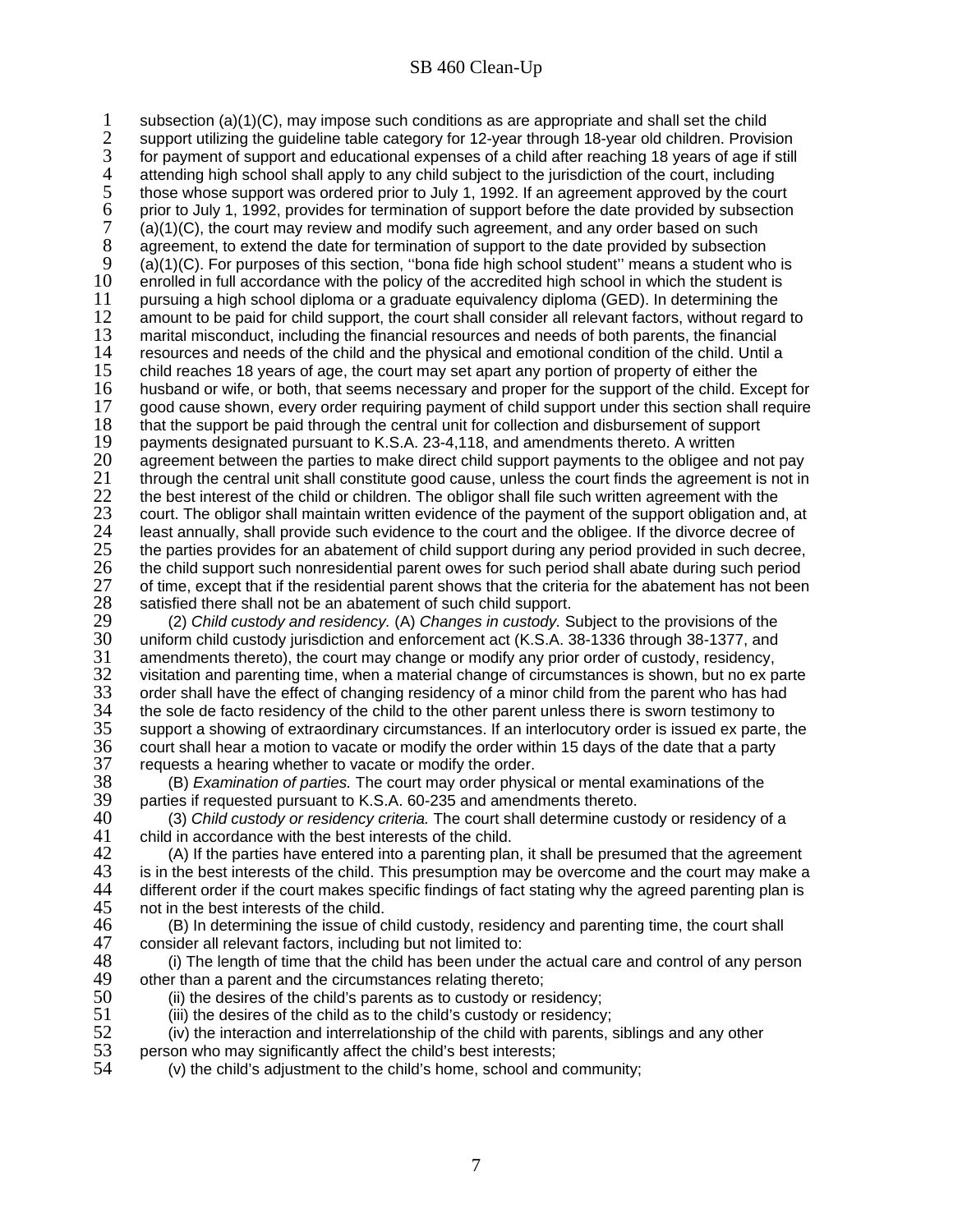1 (vi) the willingness and ability of each parent to respect and appreciate the bond between the 2 child and the other parent and to allow for a continuing relationship between the child and the<br>3 other parent; 3 other parent;<br>4 (vii) evide

4 (vii) evidence of spousal abuse;<br>5 (viii) whether a parent is subject<br>6 registration act, K.S.A. 22-4901, et s (viii) whether a parent is subject to the registration requirements of the Kansas offender 6 registration act, K.S.A. 22-4901, et seq., and amendments thereto, or any similar act in any other 7 state, or under military or federal law;<br>8 (ix) whether a parent has been co

8 (ix) whether a parent has been convicted of abuse of a child, K.S.A. 21-3609, and 9 amendments thereto;<br>10  $(x)$  whether a pare

10 (x) whether a parent is residing with an individual who is subject to registration requirements<br>11 of the Kansas offender registration act, K.S.A. 22-4901, et seg., and amendments thereto, or any 11 of the Kansas offender registration act, K.S.A. 22-4901, et seq., and amendments thereto, or any 12 similar act in any other state, or under military or federal law: and 12 similar act in any other state, or under military or federal law; and<br>13 (xi) whether a parent is residing with an individual who has be

13 (xi) whether a parent is residing with an individual who has been convicted of abuse of a<br>14 child, K.S.A. 21-3609, and amendments thereto. 14 child, K.S.A. 21-3609, and amendments thereto.<br>15 (C) Neither parent shall be considered to have

15 (C) Neither parent shall be considered to have a vested interest in the custody or residency of 16 any child as against the other parent, regardless of the age of the child, and there shall be no any child as against the other parent, regardless of the age of the child, and there shall be no 17 presumption that it is in the best interests of any infant or young child to give custody or residency 18 to the mother. 18 to the mother.<br>19 (D) There

19 (D) There shall be a rebuttable presumption that it is not in the best interest of the child to  $20$  have custody or residency granted to a parent who: 20 have custody or residency granted to a parent who:<br>21  $\qquad$  (i) Is residing with an individual who is subject to

21 (i) Is residing with an individual who is subject to registration requirements of the Kansas<br>22 offender registration act, K.S.A. 22-4901, et seg., and amendments thereto, or any similar act 22 offender registration act, K.S.A. 22-4901, et seq., and amendments thereto, or any similar act in<br>23 any other state, or under military or federal law; or 23 any other state, or under military or federal law; or

24 (ii) is residing with an individual who has been convicted of abuse of a child, K.S.A. 21-3609, 25 and amendments thereto.<br>26  $\left( E \right)$  If a court of compe

26 (E) If a court of competent jurisdiction within this state has entered an order pursuant to the 27 revised Kansas code for care of children regarding custody of a child or children who are involved  $28$  in a proceeding filed pursuant to this section, and such court has determined pursuant to 28 in a proceeding filed pursuant to this section, and such court has determined pursuant to 29 subsection (i)(2) of K.S.A. 38-2264, and amendments thereto, that the orders in that case 29 subsection (i)(2) of K.S.A. 38-2264, and amendments thereto, that the orders in that case shall  $30$  become the custody orders in the divorce case, such court shall file a certified copy of the order 30 become the custody orders in the divorce case, such court shall file a certified copy of the orders 31 with the civil case number in the caption and then close the case under the revised Kansas code 31 with the civil case number in the caption and then close the case under the revised Kansas code<br>32 for care of children. Such orders shall be binding on the parties, unless modified based on a 32 for care of children. Such orders shall be binding on the parties, unless modified based on a<br>33 material change in circumstances, even if such courts have different venues. 33 material change in circumstances, even if such courts have different venues.<br>34 (4) Types of legal custodial arrangements. Subject to the provisions of thi

(4) *Types of legal custodial arrangements.* Subject to the provisions of this article, the court may make any order relating to custodial arrangements which is in the best interests of the child. The order shall provide one of the following legal custody arrangements, in the order of 37 preference:<br>38 (A) Join

38 (A) *Joint legal custody.* The court may order the joint legal custody of a child with both 39 parties. In that event, the parties shall have equal rights to make decisions in the best interests of 40 the child.

 $\begin{array}{cc} 40 & \text{the child.} \\ 41 & \text{(B) S} \end{array}$ 41 (B) *Sole legal custody.* The court may order the sole legal custody of a child with one of the 42 parties when the court finds that it is not in the best interests of the child that both of the parties<br>43 have equal rights to make decisions pertaining to the child. If the court does not order joint legal 43 have equal rights to make decisions pertaining to the child. If the court does not order joint legal<br>44 custody, the court shall include on the record specific findings of fact upon which the order for 44 custody, the court shall include on the record specific findings of fact upon which the order for<br>45 sole legal custody is based. The award of sole legal custody to one parent shall not deprive the 45 sole legal custody is based. The award of sole legal custody to one parent shall not deprive the 46 other parent of access to information regarding the child unless the court shall so order, stating 46 other parent of access to information regarding the child unless the court shall so order, stating<br>47 the reasons for that determination. 47 the reasons for that determination.<br>48 (5) Types of residential arrange

48 (5) *Types of residential arrangements*. After making a determination of the legal custodial 49 arrangements, the court shall determine the residency of the child from the following options,<br>50 which arrangement the court must find to be in the best interest of the child. The parties shall which arrangement the court must find to be in the best interest of the child. The parties shall 51 submit to the court either an agreed parenting plan or, in the case of dispute, proposed parenting<br>52 plans for the court's consideration. Such options are:

52 plans for the court's consideration. Such options are:<br>53 (A) Residency. The court may order a residential 53 (A) *Residency*. The court may order a residential arrangement in which the child resides with 54 one or both parents on a basis consistent with the best interests of the child.<br>55 (B) *Divided residency*. In an exceptional case, the court may order a resi

55 (B) *Divided residency*. In an exceptional case, the court may order a residential arrangement in which one or more children reside with each parent and have parenting time with the other.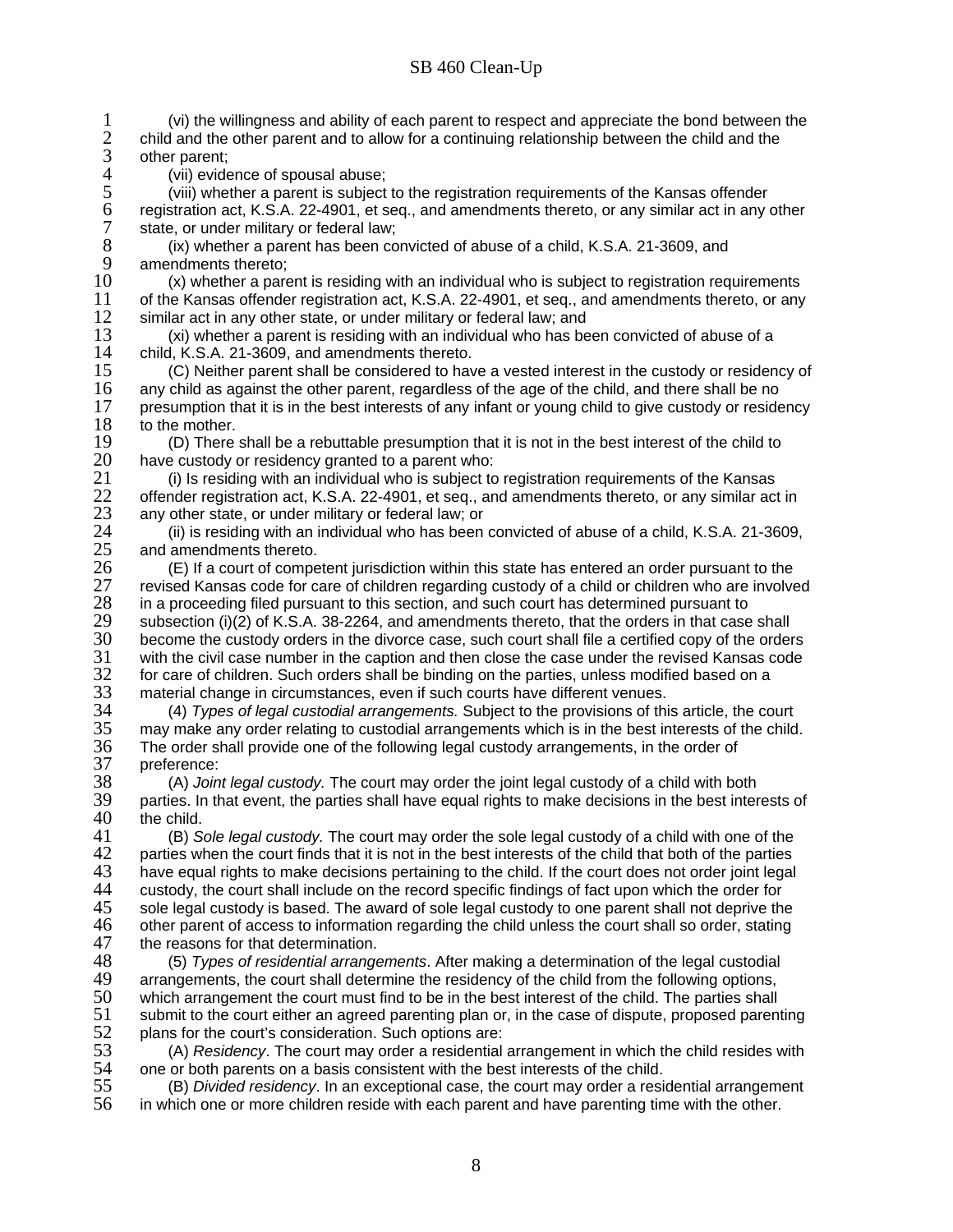1 (C) *Nonparental residency.* If during the proceedings the court determines that there is 2 probable cause to believe that the child is a child in need of care as defined by subsections (d)(1),  $\frac{3}{10}$  (d)(2), (d)(3) or (d)(11) of K.S.A. 2008 Supp. 38-2202, and amendments thereto, or that neither  $3$  (d)(2), (d)(3) or (d)(11) of K.S.A. 2008 Supp. 38-2202, and amendments thereto, or that neither parent is fit to have residency, the court may award temporary residency of the child to a 4 parent is fit to have residency, the court may award temporary residency of the child to a<br>5 grandparent, aunt, uncle or adult sibling, or, another person or agency if the court finds b<br>6 order that: (i) (a) The child is grandparent, aunt, uncle or adult sibling, or, another person or agency if the court finds by written 6 order that: (i) (a) The child is likely to sustain harm if not immediately removed from the home;<br>  $\frac{7}{100}$  (b) allowing the child to remain in home is contrary to the welfare of the child; or

- 
- 
- 7 (b) allowing the child to remain in home is contrary to the welfare of the child; or (c) immediate placement of the child is in the best interest of the child; and 8 (c) immediate placement of the child is in the best interest of the child; and<br>9 (ii) reasonable efforts have been made to maintain the family unit and preve

 $9$  (ii) reasonable efforts have been made to maintain the family unit and prevent the 10 unnecessary removal of the child from the child's home or that an emergency exists w 10 unnecessary removal of the child from the child's home or that an emergency exists which<br>11 threatens the safety to the child. In making such a residency order, the court shall give 11 threatens the safety to the child. In making such a residency order, the court shall give 12 preference, to the extent that the court finds it is in the best interests of the child, first to 12 preference, to the extent that the court finds it is in the best interests of the child, first to awarding<br>13 such residency to a relative of the child by blood, marriage or adoption and second to awarding 13 such residency to a relative of the child by blood, marriage or adoption and second to awarding<br>14 such residency to another person with whom the child has close emotional ties. The court may 14 such residency to another person with whom the child has close emotional ties. The court may<br>15 make temporary orders for care, support, education and visitation that it considers appropriate. 15 make temporary orders for care, support, education and visitation that it considers appropriate.<br>16 Temporary residency orders are to be entered in lieu of temporary orders provided for in K.S.A. 16 Temporary residency orders are to be entered in lieu of temporary orders provided for in K.S.A. 17 2008 Supp. 38-2243 and 38-2244, and amendments thereto, and shall remain in effect until there<br>18 is a final determination under the revised Kansas code for care of children. An award of 18 is a final determination under the revised Kansas code for care of children. An award of 19 temporary residency under this paragraph shall not terminate parental rights nor give the 19 temporary residency under this paragraph shall not terminate parental rights nor give the court<br>20 the authority to consent to the adoption of the child. When the court enters orders awarding 20 the authority to consent to the adoption of the child. When the court enters orders awarding<br>21 temporary residency of the child to an agency or a person other than the parent, the court sh 21 temporary residency of the child to an agency or a person other than the parent, the court shall<br>22 refer a transcript of the proceedings to the county or district attorney. The county or district 22 refer a transcript of the proceedings to the county or district attorney. The county or district<br>23 attorney shall file a petition as provided in K.S.A. 2008 Supp. 38-2234, and amendments th 23 attorney shall file a petition as provided in K.S.A. 2008 Supp. 38-2234, and amendments thereto,<br>24 and may request termination of parental rights pursuant to K.S.A. 2008 Supp. 38-2266, and 24 and may request termination of parental rights pursuant to K.S.A. 2008 Supp. 38-2266, and<br>25 amendments thereto. The costs of the proceedings shall be paid from the general fund of the 25 amendments thereto. The costs of the proceedings shall be paid from the general fund of the 26 county. When a final determination is made that the child is not a child in need of care, the county. 26 county. When a final determination is made that the child is not a child in need of care, the county<br>27 or district attorney shall notify the court in writing and the court, after a hearing, shall enter 27 or district attorney shall notify the court in writing and the court, after a hearing, shall enter 28 appropriate custody orders pursuant to this section. If the same judge presides over both 28 appropriate custody orders pursuant to this section. If the same judge presides over both 29 proceedings, the notice is not required. Any order pursuant to the revised Kansas code fo 29 proceedings, the notice is not required. Any order pursuant to the revised Kansas code for care of 30 children shall take precedence over any order under this section. 30 children shall take precedence over any order under this section.<br>31 (6) *Priority*. Any eustody or parenting time order, or order rela

31 (6) *Priority*. Any eustody or parenting time order, or order relating to the best interests of a<br>32 child, issued pursuant to the revised Kansas code for care of children or the revised Kansas  $32$  child, issued pursuant to the revised Kansas code for care of children or the revised Kansas<br> $33$  juvenile justice code, shall be binding and shall take precedence over any order under article 33 juvenile justice code, shall be binding and shall take precedence over any order under article 16<br>34 of chapter 60 of the Kansas Statutes Annotated, and amendments thereto (divorce), until 34 of chapter 60 of the Kansas Statutes Annotated, and amendments thereto (divorce), until<br>35 jurisdiction under the revised Kansas code for care of children or the revised Kansas juve 35 jurisdiction under the revised Kansas code for care of children or the revised Kansas juvenile<br>36 iustice code is terminated. 36 justice code is terminated.<br>37 (7) Child health insural

37 (7) *Child health insurance coverage.* The court may order that each parent execute any and 38 all documents, including any releases, necessary so that both parents may obtain information 39 from and to communicate with any health insurance provider regarding the health insurance<br>40 coverage provided by such health insurance provider to the child. The provisions of this 40 coverage provided by such health insurance provider to the child. The provisions of this 41 paragraph shall apply irrespective of which parent owns, subscribes or pays for such he 41 paragraph shall apply irrespective of which parent owns, subscribes or pays for such health 42 insurance coverage.

42 insurance coverage.<br>43 (b) Financial mai 43 (b) *Financial matters.* (1) *Division of property.* The decree shall divide the real and personal 14 property of the parties, including any retirement and pension plans, whether owned by either<br>45 spouse prior to marriage, acquired by either spouse in the spouse's own right after marriage 45 spouse prior to marriage, acquired by either spouse in the spouse's own right after marriage or<br>46 acquired by the spouses' joint efforts, by: (A) A division of the property in kind; (B) awarding the 46 acquired by the spouses' joint efforts, by: (A) A division of the property in kind; (B) awarding the 47 property or part of the property to one of the spouses and requiring the other to pay a just and  $48$  proper sum: or  $(C)$  ordering a sale of the property, under conditions prescribed by the court, and 48 proper sum; or (C) ordering a sale of the property, under conditions prescribed by the court, and<br>49 dividing the proceeds of the sale. Upon request, the trial court shall set a valuation date to be 49 dividing the proceeds of the sale. Upon request, the trial court shall set a valuation date to be<br>50 used for all assets at trial, which may be the date of separation, filing or trial as the facts and used for all assets at trial, which may be the date of separation, filing or trial as the facts and 51 circumstances of the case may dictate. The trial court may consider evidence regarding changes<br>52 in value of various assets before and after the valuation date in making the division of property. In 52 in value of various assets before and after the valuation date in making the division of property. In<br>53 dividing defined-contribution types of retirement and pension plans, the court shall allocate profits 53 dividing defined-contribution types of retirement and pension plans, the court shall allocate profits 54 and losses on the nonparticipant's portion until date of distribution to that nonparticipant. In 54 and losses on the nonparticipant's portion until date of distribution to that nonparticipant. In<br>55 making the division of property the court shall consider the age of the parties; the duration of 55 making the division of property the court shall consider the age of the parties; the duration of the 56 marriage; the property owned by the parties; their present and future earning capacities; the time marriage; the property owned by the parties; their present and future earning capacities; the time,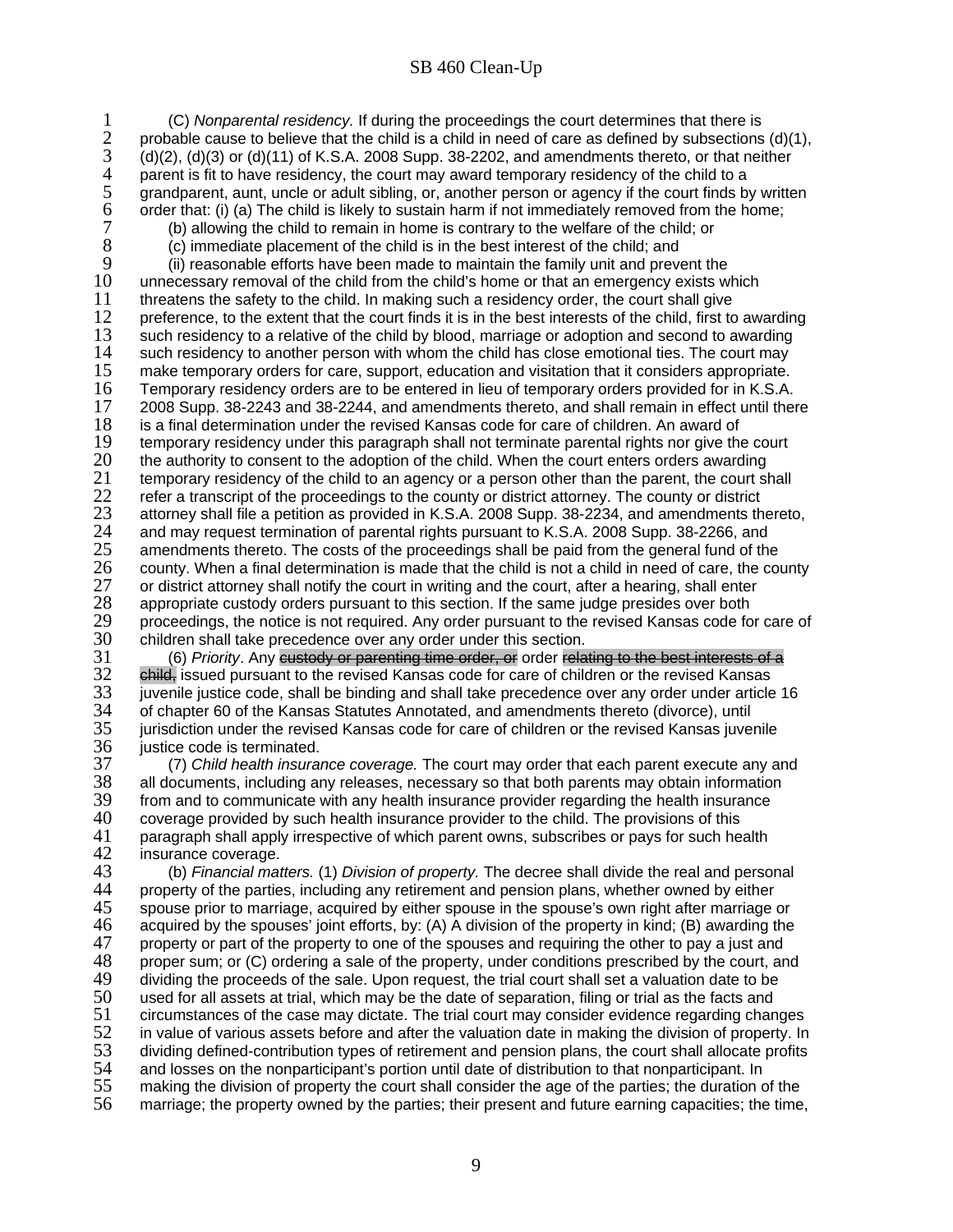1 source and manner of acquisition of property; family ties and obligations; the allowance of maintenance or lack thereof; dissipation of assets; the tax consequences of the property d 2 maintenance or lack thereof; dissipation of assets; the tax consequences of the property division<br>3 upon the respective economic circumstances of the parties: and such other factors as the court 3 upon the respective economic circumstances of the parties; and such other factors as the court<br>4 considers necessary to make a just and reasonable division of property. The decree shall provid 4 considers necessary to make a just and reasonable division of property. The decree shall provide<br>5 for any changes in beneficiary designation on: (A) Any insurance or annuity policy that is owned 5 for any changes in beneficiary designation on: (A) Any insurance or annuity policy that is owned<br>6 by the parties, or in the case of group life insurance policies, under which either of the parties is a 6 by the parties, or in the case of group life insurance policies, under which either of the parties is a<br>6 covered person: (B) any trust instrument under which one party is the grantor or holds a power of 7 covered person; (B) any trust instrument under which one party is the grantor or holds a power of 3 apower of<br>8 appointment over part or all of the trust assets, that may be exercised in favor of either party; or appointment over part or all of the trust assets, that may be exercised in favor of either party; or  $9$  (C) any transfer on death or payable on death account under which one or both of the parties are  $10$  owners or beneficiaries. Nothing in this section shall relieve the parties of the obligation to 10 owners or beneficiaries. Nothing in this section shall relieve the parties of the obligation to 11 effectuate any change in beneficiary designation by the filing of such change with the insur 11 effectuate any change in beneficiary designation by the filing of such change with the insurer or <br>12 issuer in accordance with the terms 12 issuer in accordance with the terms<br>13 of such policy.

13 of such policy.<br>14 (2) Mainter

14 (2) *Maintenance.* The decree may award to either party an allowance for future support 15 denominated as maintenance, in an amount the court finds to be fair, just and equitable under all 16 of the circumstances. The decree may make the future payments modifiable or terminable under of the circumstances. The decree may make the future payments modifiable or terminable under 17 circumstances prescribed in the decree. The court may make a modification of maintenance<br>18 retroactive to a date at least one month after the date that the motion to modify was filed with 18 retroactive to a date at least one month after the date that the motion to modify was filed with the 19 court. In any event, the court may not award maintenance for a period of time in excess of 121 19 court. In any event, the court may not award maintenance for a period of time in excess of 121<br>20 months. If the original court decree reserves the power of the court to hear subsequent motions 20 months. If the original court decree reserves the power of the court to hear subsequent motions<br>21 for reinstatement of maintenance and such a motion is filed prior to the expiration of the stated 21 for reinstatement of maintenance and such a motion is filed prior to the expiration of the stated<br>22 period of time for maintenance payments, the court shall have jurisdiction to hear a motion by the 22 period of time for maintenance payments, the court shall have jurisdiction to hear a motion by the  $23$  recipient of the maintenance to reinstate the maintenance payments. Upon motion and hearing, 23 recipient of the maintenance to reinstate the maintenance payments. Upon motion and hearing,<br>24 the court may reinstate the payments in whole or in part for a period of time, conditioned upon 24 the court may reinstate the payments in whole or in part for a period of time, conditioned upon<br>25 any modifying or terminating circumstances prescribed by the court, but the reinstatement shall 25 any modifying or terminating circumstances prescribed by the court, but the reinstatement shall<br>26 be limited to a period of time not exceeding 121 months. The recipient may file subsequent 26 be limited to a period of time not exceeding 121 months. The recipient may file subsequent 27 motions for reinstatement of maintenance prior to the expiration of subsequent periods of tir 27 motions for reinstatement of maintenance prior to the expiration of subsequent periods of time for <br>28 maintenance payments to be made, but no single period of reinstatement ordered by the court 28 maintenance payments to be made, but no single period of reinstatement ordered by the court 29 may exceed 121 months. Maintenance may be in a lump sum, in periodic payments, on a 29 may exceed 121 months. Maintenance may be in a lump sum, in periodic payments, on a<br>30 percentage of earnings or on any other basis. At any time, on a hearing with reasonable no 30 percentage of earnings or on any other basis. At any time, on a hearing with reasonable notice to 31 the party affected, the court may modify the amounts or other conditions for the payment of any 31 the party affected, the court may modify the amounts or other conditions for the payment of any<br>32 portion of the maintenance originally awarded that has not already become due, but no 32 portion of the maintenance originally awarded that has not already become due, but no<br>33 modification shall be made without the consent of the party liable for the maintenance, i 33 modification shall be made without the consent of the party liable for the maintenance, if it has the 34 effect of increasing or accelerating the liability for the unpaid maintenance beyond what was 34 effect of increasing or accelerating the liability for the unpaid maintenance beyond what was<br>35 prescribed in the original decree. Except for good cause shown, every order requiring payme 35 prescribed in the original decree. Except for good cause shown, every order requiring payment of 36 maintenance under this section shall require that the maintenance under this section shall require that the maintenance 36 maintenance under this section shall require that the maintenance be paid through the central<br>37 unit for collection and disbursement of support payments designated pursuant to K.S.A. 23-4.1 37 unit for collection and disbursement of support payments designated pursuant to K.S.A. 23-4,118,<br>38 and amendments thereto. A written agreement between the parties to make direct maintenance 38 and amendments thereto. A written agreement between the parties to make direct maintenance 39 payments to the obligee and not pay through the central unit shall constitute good cause. If child 40 support and maintenance payments are both made to an obligee by the same obligor, and if the 41 court has made a determination concerning the manner of payment of child support, then 41 court has made a determination concerning the manner of payment of child support, then<br>42 maintenance payments shall be paid in the same manner.

42 maintenance payments shall be paid in the same manner.<br>43 (3) Separation agreement. If the parties have entered i 43 (3) *Separation agreement.* If the parties have entered into a separation agreement which the 44 court finds to be valid, just and equitable, the agreement shall be incorporated in the decree. A<br>45 separation agreement may include provisions relating to a parenting plan. The provisions of the 45 separation agreement may include provisions relating to a parenting plan. The provisions of the<br>46 agreement on all matters settled by it shall be confirmed in the decree except that any provisions 46 agreement on all matters settled by it shall be confirmed in the decree except that any provisions<br>47 relating to the legal custody, residency, visitation parenting time, support or education of the 47 relating to the legal custody, residency, visitation parenting time, support or education of the<br>48 minor children shall be subject to the control of the court in accordance with all other provision 48 minor children shall be subject to the control of the court in accordance with all other provisions of 49 this article. Matters settled by an agreement incorporated in the decree, other than matters 49 this article. Matters settled by an agreement incorporated in the decree, other than matters<br>50 pertaining to the legal custody, residency, visitation, parenting time, support or education of 50 pertaining to the legal custody, residency, visitation, parenting time, support or education of the 51 minor children, shall not be subject to subsequent modification by the court except: (A) As 51 minor children, shall not be subject to subsequent modification by the court except: (A) As  $52$  prescribed by the agreement or (B) as subsequently consented to by the parties. 52 prescribed by the agreement or (B) as subsequently consented to by the parties.<br>53 (4) Costs and fees. Costs and attorney fees may be awarded to either party and

53 (4) *Costs and fees.* Costs and attorney fees may be awarded to either party as justice and 54 equity require. The court may order that the amount be paid directly to the attorney, who may <br>55 enforce the order in the attorney's name in the same case. enforce the order in the attorney's name in the same case.